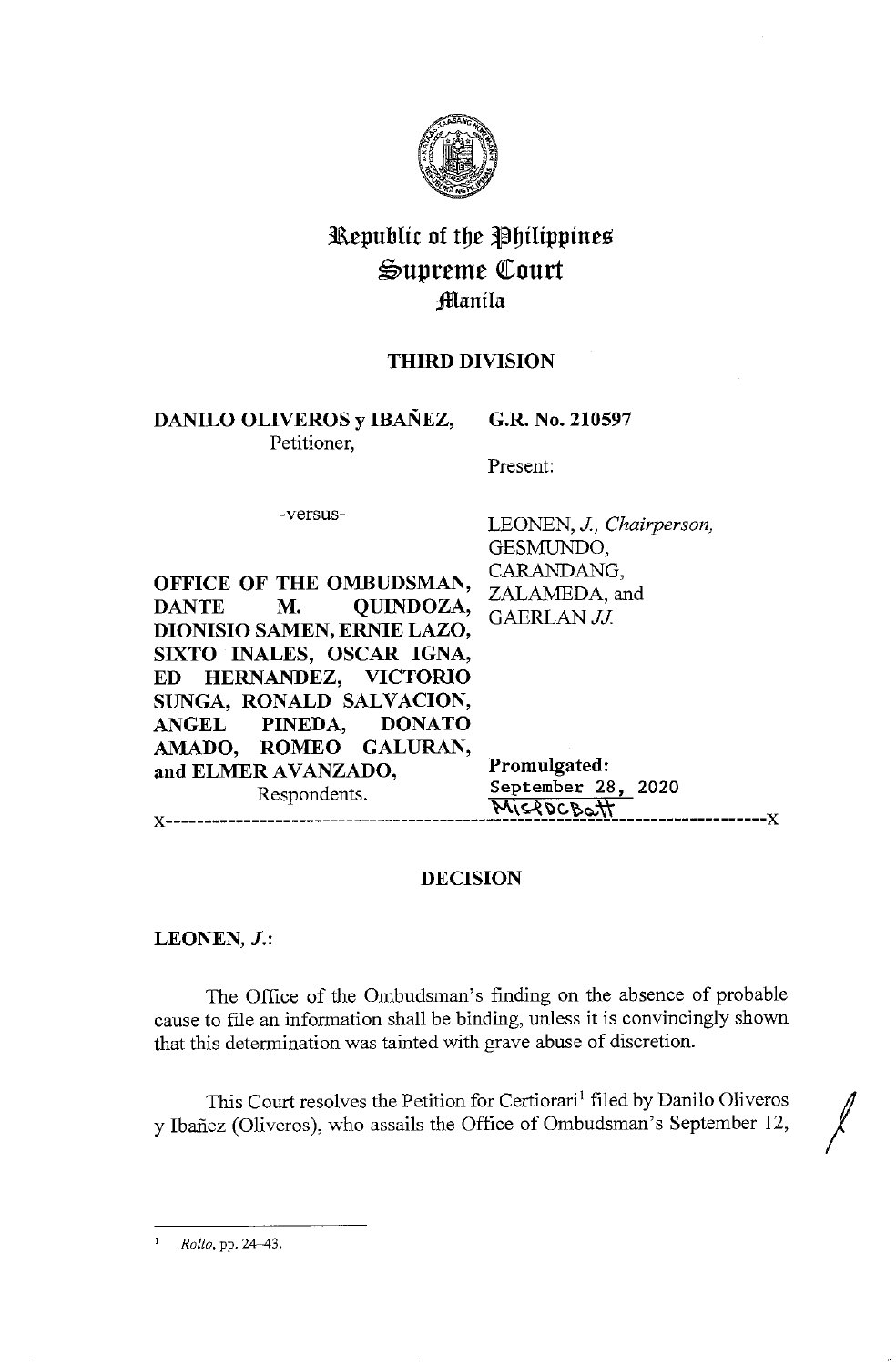$\sqrt{2}$ 

 $2011<sup>2</sup>$  and October 8,  $2013<sup>3</sup>$  Orders dismissing his complaint for violation of Section 3(e) of Republic Act No. 3019, or the Anti-Graft and Corrupt Practices Act.

On March 12, 2005, Oliveros filed a Sinumpaang Salaysay against Dante M. Quindoza (Quindoza), Engineer Dionisio Samen (Engr. Samen), Ernie Lazo,<sup>4</sup> Sixto Inales, Oscar Igna, Ed Hernandez, Victorio Sunga, Ronald Salvacion, Angel Pineda, Donato Amado, Romeo Galuran, and Elmer Avanzado (collectively, respondents). He accused them of violating Section 3(e) of Republic Act No. 3019.<sup>5</sup>

Oliveros narrated that on July 1, 2003, around 20 men led by Engr. Samen arrived at his house and informed his wife to get all their belongings, as the house would be demolished.<sup>6</sup>

When Oliveros's wife asked if they had a permit or court order, the engineer replied that they did not need a court order because *"may sarili silang batas*<sup>[1,]"7</sup> According to Oliveros, Engr. Samen said that the demolition was through the order of Quindoza, the Bataan Economic Zone administrator.<sup>8</sup>

Oliveros's case was lodged with the Office of the Provincial Prosecutor of Bataan, which set the case for preliminary investigation and docketed it as LS. No. 05-239.<sup>9</sup>

Respondents filed a Joint Counter-Affidavit,<sup>10</sup> arguing that Oliveros was guilty of forum shopping because his wife had earlier filed a similar complaint on July 31, 2003. This was docketed as Criminal Case No. 03- 7760, before the Municipal Trial Court of Mariveles, Bataan.<sup>11</sup>

Respondents averred that in Criminal Case No. 03-7760, the Regional Trial Court of Bataan had already ruled that the Municipal Trial Court had no jurisdiction, as one of the accused occupied a position with Salary Grade 28, making the case fall within the Sandiganbayan's jurisdiction.12 Thus, the case

Id. at 56-62. The Order was penned by Graft Investigation & Prosecution Officer II Edwin B. Carabbacan, reviewed by Director Joaquin F. Salazar, concurred in by Assistant Ombudsman Rolando B. Zoleta, recommended for approval by Deputy Ombudsman for Luzon Francis H. Jardeleza, and was approved by Ombudsman Conchita Carpio Morales.

Id. at 96-99. The Order was penned by Graft Investigation & Prosecution Officer IIJ Jose Ronald M.  $\overline{3}$ Bersales and approved by Ombudsman Conchita Carpio Morales.

<sup>4</sup> **At times written as "Hermi Lazo" in the** *rollo.* 

<sup>5</sup> *Rollo,* p. 26.

 $6$  Id. at  $26-27$ .

<sup>&#</sup>x27; Id. at 26.

<sup>&</sup>lt;sup>8</sup> Id. at 27 and 34.

<sup>9</sup> Id. at 27<br>
<sup>10</sup> Id. at 46-48.<br>
<sup>11</sup> Id. at 46.<br>
<sup>12</sup> Id. at 47.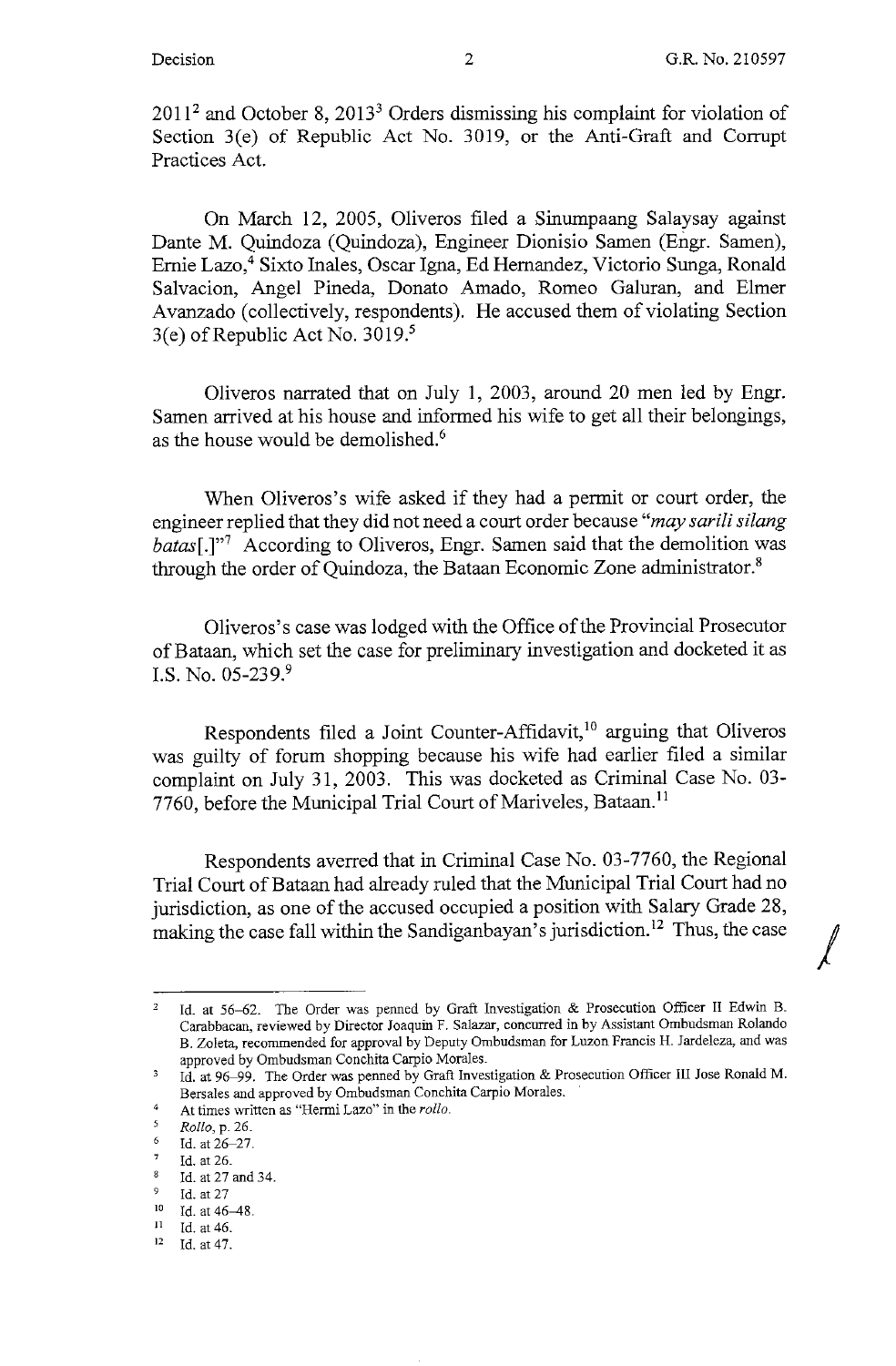*I* 

records were transmitted to the Office of the Ombudsman,<sup>13</sup> docketed as OMB-L-C-05-0613-F.<sup>14</sup>

For that same reason, respondents also claimed that the Office of the Provincial Prosecutor lacked jurisdiction over the case Oliveros filed. <sup>15</sup>

In its April 25, 2007 Resolution, the Office of the Provincial Prosecutor recommended that an information be filed against respondents for violating Republic Act No. 3019 and Presidential Decree No. 1096, or the National Building Code. The case was then subjected to review by the Office of the Deputy Ombudsman for Luzon, docketed as OMB-L-C-07-0487-E.<sup>16</sup>

In a Review Action<sup>17</sup> issued on June 28, 2007, the Office of the Deputy Ombudsman for Luzon terminated Oliveros's case to avoid duplicity and conflicting findings in the two cases separately filed by the spouses. It disposed of the case without prejudice to the outcome of the other case, which was already forwarded to the Office of the Ombudsman for review. <sup>18</sup>

Oliveros moved to appeal<sup>19</sup> before the Office of the Ombudsman. The Motion to Appeal was treated as a Motion for Reconsideration of the Review Action.<sup>20</sup>

On September 12, 2011, the Office of the Ombudsman issued an Order<sup>21</sup> reversing the Office of the Provincial Prosecutor's recommendation and dismissing Oliveros's complaint for lack of probable cause.<sup>22</sup>

The Office of the Ombudsman ruled that respondents did not show manifest partiality, evident bad faith, or gross inexcusable negligence in demolishing Oliveros's house in the PEZA compound.<sup>23</sup>

The Office of the Ombudsman deemed the demolition in consonance with Section 14(i) of Republic Act No. 7916.<sup>24</sup> It also found that respondents

<sup>13</sup> Id.<br>
14 Id. at 52-53.<br>
15 Id. at 47.<br>
16 Id. at 27.<br>
17 Id. at 50-54.<br>
18 Id. at 46-47.<br>
19 Id. at 55.

<sup>&</sup>lt;sup>20</sup> Id. at 56.<br><sup>21</sup> Id. at 56–62.

<sup>22</sup> Id. at 61.<br>23 Id. at 57–58.<br>24 Id. at 58. An Act Providing For The Legal Framework And Mechanisms For The Creation, Operation, Administration, And Coordination Of Special Economic Zones In The Philippines, Creating For This Purpose, The Philippine Economic Zone Authority (PEZA), And For Other Purposes. Republic Act No. 7916 (1995), sec. 14 provides:

SECTION 14. Powers and Functions of the Director General. - The director general shall be the overall coordinator of the policies, plans and programs of the ECO ZONES. As such, he shall provide overall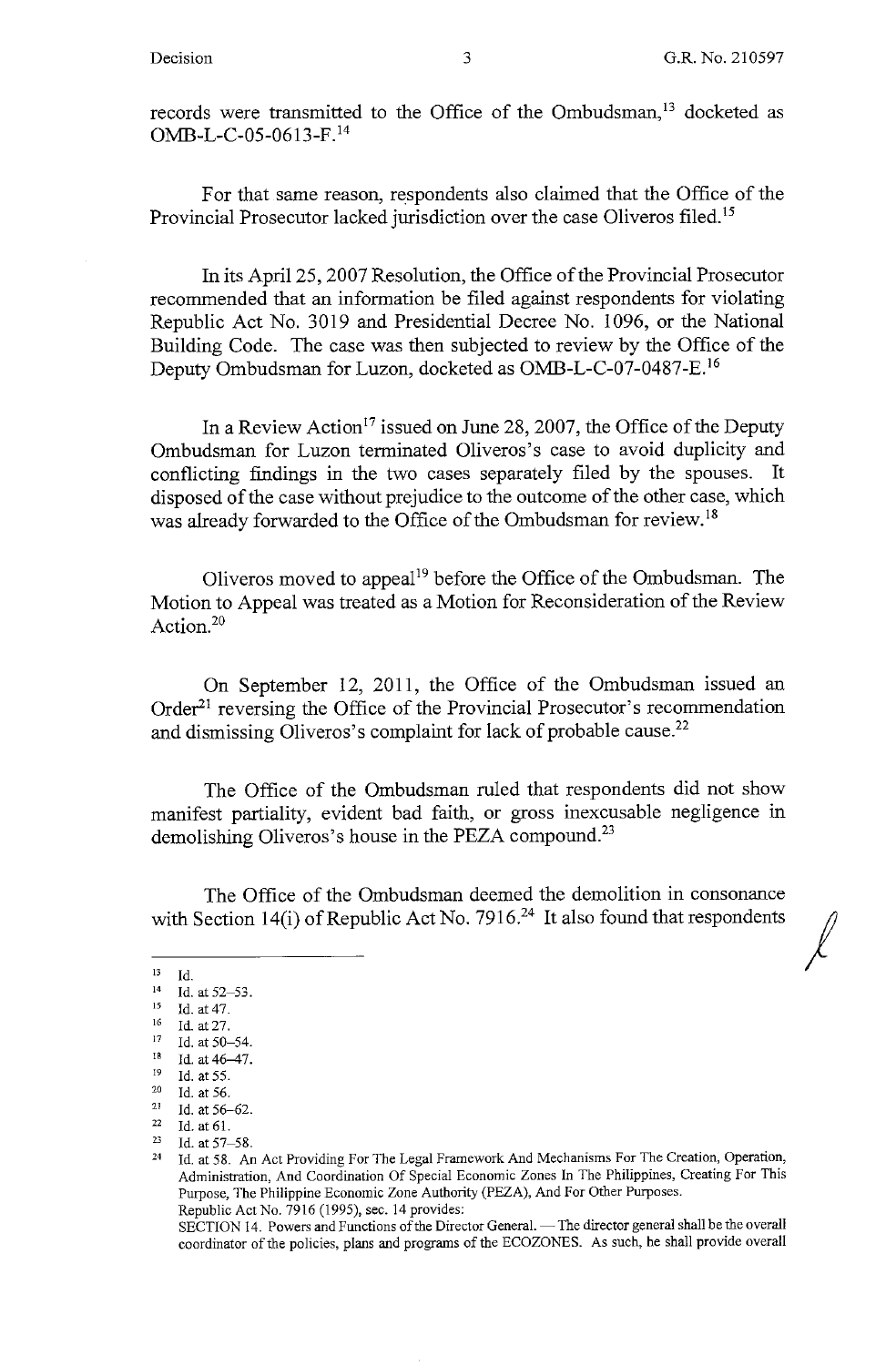$\int$ 

complied with the required due notice through a April 9, 2003 demand letter sent to Oliveros.<sup>25</sup>

The Office of the Ombudsman also disagreed with the recommendation that an information be filed for violation of Section 301 of Presidential Decree No. 1096 for the demolition without a building permit.<sup>26</sup> It ruled that Section 14(i) of Republic Act No. 7916, on which the demolition hinged, does not require PEZA to obtain a demolition permit before demolishing structures within its jurisdiction.<sup>27</sup>

The Office of the Ombudsman further discussed:

Moreover, R.A. No. 7916, being a particular law or specific law when it comes to houses, buildings or other structures constructed without the necessary permit within the PEZA is the more applicable law than P.D. 1096 which is a general law. In case of conflict between a specific and a general law, the specific law prevails.

Finally, under R.A. No. 7916, summary eviction or demolition is authorized despite laws, decrees, orders, and executive issuances to the contrary.28

On May 4, 2012, Oliveros moved for reconsideration, but his Motion was denied in the Office of the Ombudsman's October 8, 2013 Order.<sup>29</sup>

Aggrieved, Oliveros filed this Petition for Certiorari.<sup>30</sup>

On April 21, 2014, this Court required the Office of the Ombudsman and respondents to comment on the Petition.<sup>31</sup> The Office of the Ombudsman, as well as Engr. Samen, Inales, and Salvacion, filed their respective comments. This Court then required petitioner to submit the new address of one of the respondents, Ernie Lazo.32

supervision over and general direction to the development and operations of these ECOZONES. He shall determine the structure and the staffing pattern and personnel complement of the PEZA and establish regional offices, when necessary, subject to the approval of the PEZA Board. **In addition, he shall have the following specific powers and responsibilities:** 

**<sup>(</sup>i) To require owners of houses, buildings or other structures constructed without the necessary permit**  whether constructed on public or private lands, to remove or demolish such houses, buildings, structures within sixty (60) days after notice and upon failure of such owner to remove or demolish such house, **building or structure within said period, the director general or his authorized representative may**  summarily cause its removal or demolition at the expense of the owner, any existing law, decree, executive order and other issuances or part thereof to the contrary notwithstanding[.]

 $25$  Id. at 59.

 $\frac{26}{27}$  Id.

<sup>&</sup>lt;sup>27</sup> Id. at 60.<br>
<sup>29</sup> Id. at 96-99.<br>
<sup>30</sup> Id. at 24-43.<br>
<sup>31</sup> Id. at 101.<br>
<sup>32</sup> Id. at 183.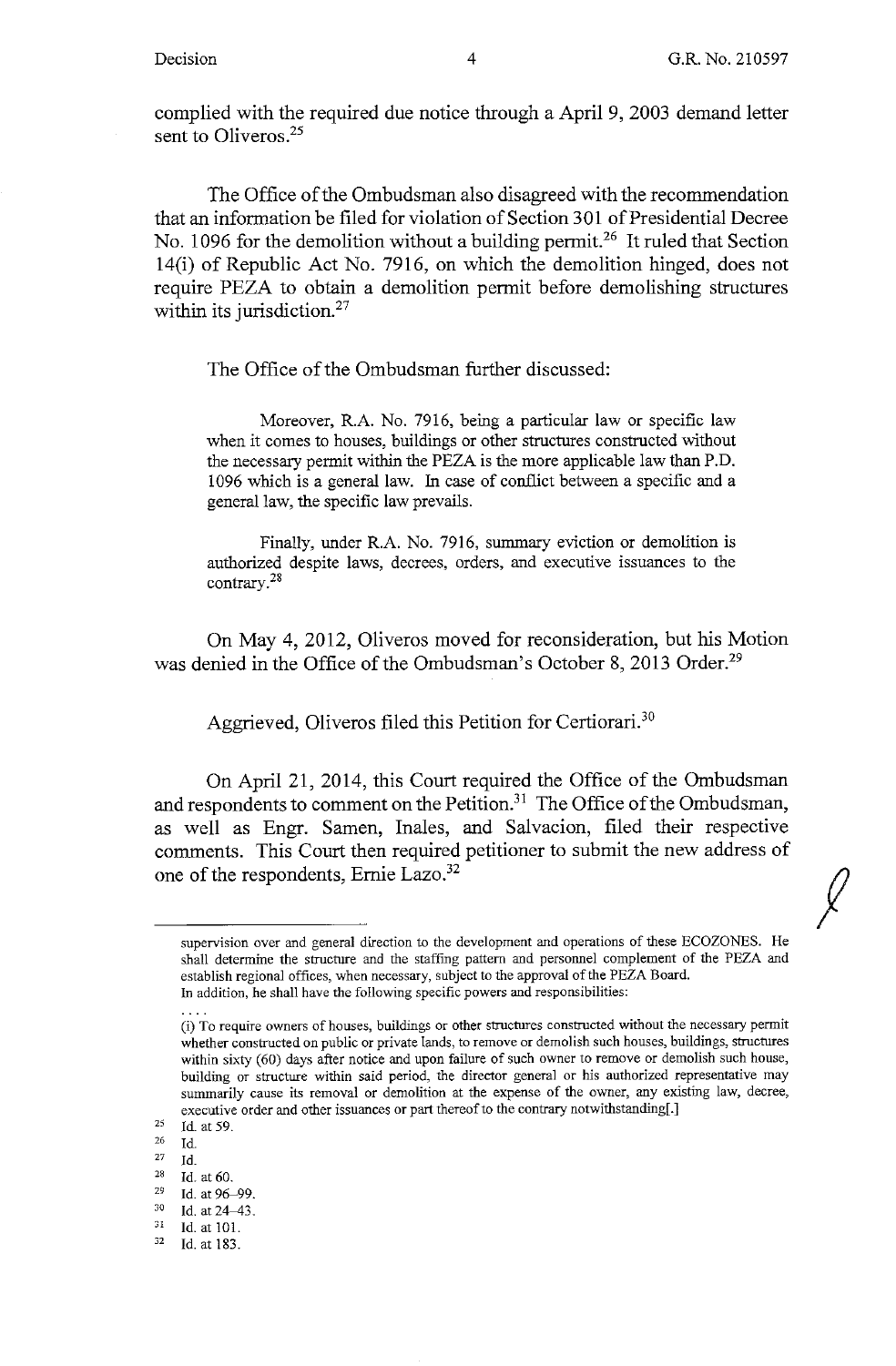$\ell$ 

On February 16, 2015, petitioner informed<sup>33</sup> this Court that respondent Ernie Lazo had retired three years prior and no longer resided in Mariveles, Bataan. He also stated that Quindoza retired, allegedly went to the United States in 2014, and had yet to return to the Philippines.<sup>34</sup>

On June 13, 2016, this Court required petitioner to provide the forwarding addresses of the remaining respondents who have not filed a comment.<sup> $35$ </sup> Petitioner complied with the directive, as noted in the September 28, 2016 Resolution.36

On February 15, 2017,<sup>37</sup> this Court deemed as served copies of the September 28, 2016 Resolution sent to the remaining respondents. It also required petitioner anew to provide their correct addresses,<sup>38</sup> with which petitioner complied. <sup>39</sup>

On July 5, 2017,<sup>40</sup> this Court again required respondents Oscar Igna and Ed Hernandez to file a comment. When Ed Hernandez failed to comply, this Court issued a show-cause order, and when he still failed to do that, he was fined.41 As for Oscar Igna, this Court again required petitioner to provide his current address, since the notice was returned unserved.<sup>42</sup>

Later, this Court learned that the show cause order for respondent Ed Hernandez was returned unserved, with a postal note saying that he was deceased. Thus, on November 19, 2018, this Court required petitioner to verify his death.<sup>43</sup> Petitioner later confirmed that Ed Hernandez had already died on November 4, 2017,<sup>44</sup> which this Court noted in the June 26, 2019 Resolution. 45

On September 18, 2019, this Court dispensed with the comments of respondents Oscar lgna, Victorio Sunga, Angel Pineda, Donato Amado, Romeo Galuran, and Elmer Avanzado.<sup>46</sup>

Id. at 316.

<sup>&</sup>lt;sup>33</sup> Id. at 187-192.<br><sup>34</sup> Id. at 188. On July 6, 2015, this Court noted petitioner's Manifestation/Compliance and deemed as served the April 21, 2014 and December 1, 2014 Resolutions sentto respondents Ernie Lazo, Oscar lgna, Ed Hernandez, Victoria Sunga, Angel Pineda, Donato Amado, Romeo Galuran, and Elmer Avanzado. This court dispensed with the comments of Ernie Lazo and Dante Quindoza (see *rollo*, p. 197).<br><sup>35</sup> Id. at 201-202.<br><sup>36</sup> Id. at 201-202.

<sup>37</sup> Id. at 245.

 $rac{38}{39}$  Id.  $^{39}$  Id. at 258.

<sup>40</sup> Id.<br>
41 Id. at 272 and 280.<br>
42 Id. at 272.<br>
44 Id. at 283-284.<br>
45 Id. at 312.<br>
45 Id. at 312.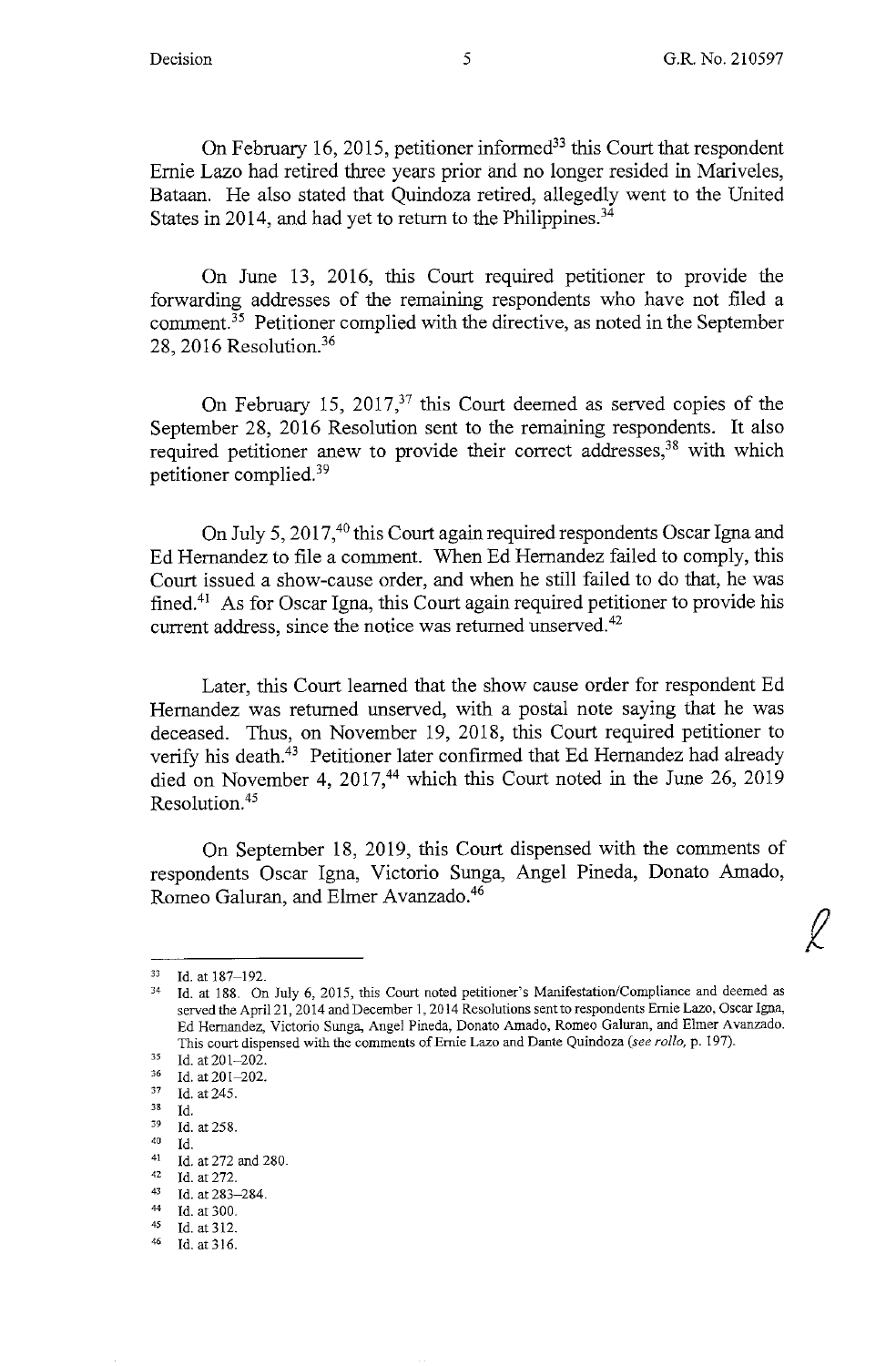Before this Court, petitioner argues that the documentary evidence supports a finding of probable cause that respondents violated Section  $3(e)$  of Republic Act No. 3019 and Presidential Decree No. 1096.<sup>47</sup>

In addition, petitioner claims that the demolition was illegal for not complying with the requirements for summary demolition under Section 14(i) of Republic Act No. 7916,<sup>48</sup> which provides that "the summary demolition should be caused or conducted by the director general or his [or her] authorized representative[.]"49

Petitioner points out that in the Demolition Order, the Director General at the time, Lilia B. De Lima, authorized respondent Quindoza, then Bataan Economic Zone administrator, to cause the demolition. Petitioner points out that since respondent Engr. Samen led the summary demolition, and not respondent Quindoza, the demolition was illegal. He argues that there was no evidence that the Director General authorized respondent Engr. Samen to conduct the summary demolition.<sup>50</sup>

Besides, petitioner posits, even if respondent Quindoza delegated the authority to respondent Engr. Samen, this would still be illegal, since the law does not allow the further delegation of authority to cause summary demolitions.<sup>51</sup>

Petitioner admits that Republic Act No. 7916 is the specific law when it comes to houses and other structures without permit inside the PEZA zone, and thus, prevails over Presidential Decree No. 1096, a general law. However, he insists that since Republic Act No. 7916 is silent on the procedure for summary demolition, Presidential Decree No. 1096 must govern.<sup>52</sup>

For these reasons, petitioner argues that the Office of the Ombudsman gravely abused its discretion when it dismissed the case.<sup>53</sup>

On the other hand, the Office of the Ombudsman argues in its Comment<sup>54</sup> that a finding of probable cause is not reviewable by the courts unless grave abuse of discretion is sufficiently shown.<sup>55</sup> It also notes that petitioner raised issues that touch on factual findings, requiring a review of / the evidence presented, which is improper in a certiorari petition.<sup>56</sup>

56 Id.

<sup>47</sup> Id. at 32.<br>
48 Id. at 34.<br>
50 Id. at 34-35.<br>
51 Id.

<sup>51</sup> Id.

<sup>52</sup> Id. at 36. 53 Id. at 36-37. 54 Id. at 132-146. 55 Id. at 139-142.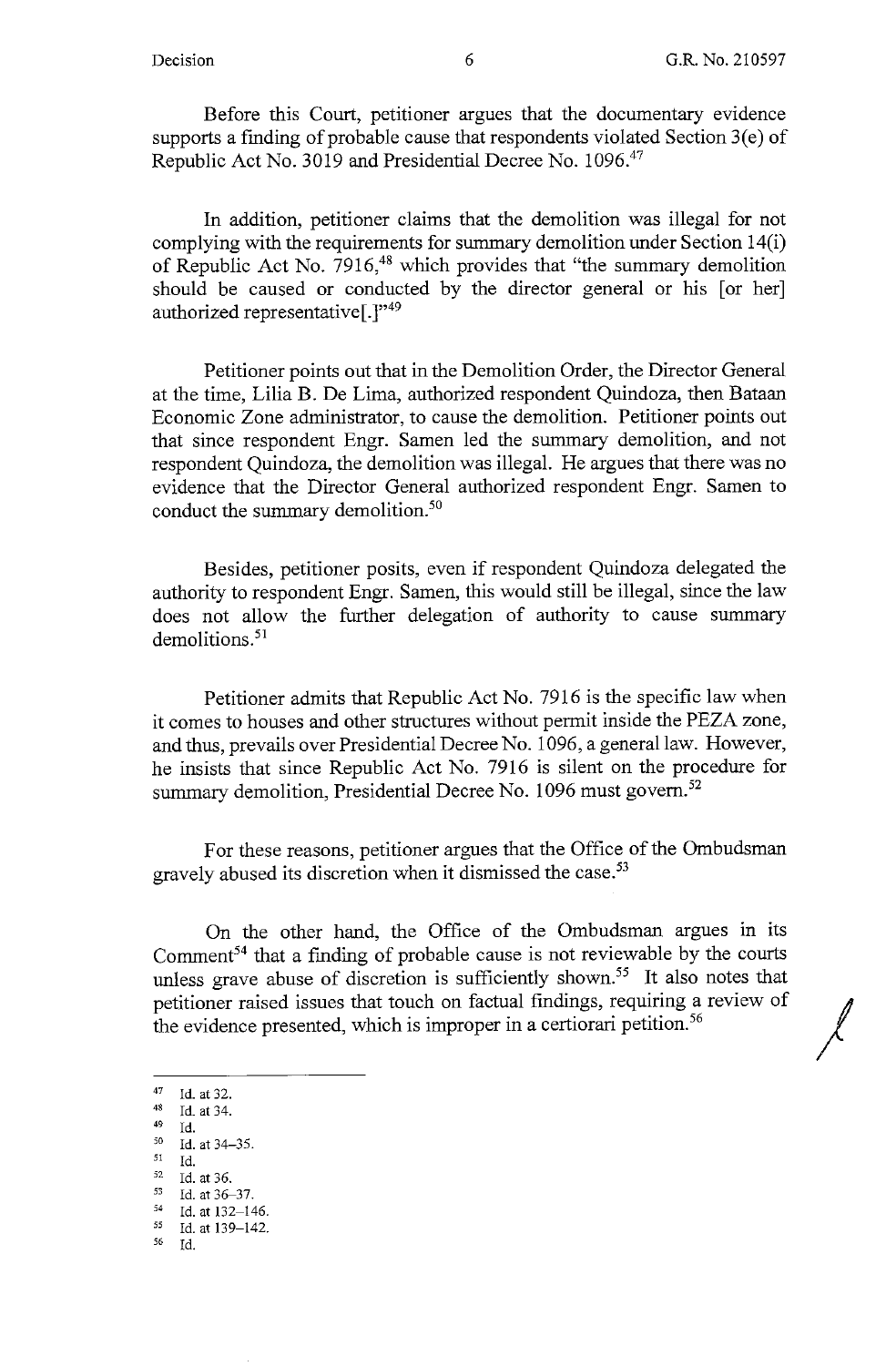In their Comment, $57$  respondents Samen, Sixto Inales, and Ronald Salvacion raise that petitioner did not state in this Petition when he received a copy of the September 12, 2011 Order, making it impossible to determine if he filed his Motion for Reconsideration on time.<sup>58</sup>

On the substantive issue, respondents maintain that the demolition under Section 14 of Republic Act No. 7916 does not require a building permit.<sup>59</sup> They also point out that petitioner's house was illegally erected, and was akin to a nuisance which could be summarily abated.<sup>60</sup>

This Court resolves the main issue of whether or not the Office of the Ombudsman gravely abused its discretion in dismissing the complaint based on lack of probable cause.

Subsumed under this is the issue of whether the governing law in the demolition of structures within a PEZA territory is Republic Act No. 7916 or Presidential Decree No. 1096.

The Petition is dismissed.

The Office of the Ombudsman's finding on the absence of probable cause to file an information shall be binding, unless it is convincingly shown that such determination was tainted with grave abuse of discretion.<sup>61</sup>

The determination of probable cause entails an assessment of facts, which is a function of the Office of the Ombudsman. Moreover, the determination of probable cause is generally an executive function.<sup>62</sup> Thus, in the absence of grave abuse of discretion, courts should refrain from disturbing the findings of the Office of the Ombudsman, in keeping with the principle of separation of powers.<sup>63</sup>

Petitioner has failed to sufficiently establish his case. The Office of the Ombudsman did not commit grave abuse of discretion in not finding probable cause against respondents.

'° Id.

 $\begin{array}{r} 57 \\ 58 \\ 1 \end{array}$  Id. at 148.<br>  $\begin{array}{r} 59 \\ 1 \end{array}$  Id. at 150.<br>  $\begin{array}{r} 59 \\ 14 \end{array}$  Id.

<sup>61</sup>*Beltran and Sarmiento v. Sandiganbayan,* G.R. No. 201117, January 22, 2020, <https://elibrary.judiciary.gov.ph/thebaokshelVshowdocs/1/66068> [Per J. Leanen, Third Division].

<sup>62</sup>Id. 63 *Tupaz v. Office of the Deputy Ombudsman for the Visayas,* G.R. Nos. 212491-92, March 6, 2019, <https://elibrary.judiciary.gav.ph/thebaokshelVshawdocs/1/65150> [Per J. Leanen, Third Division].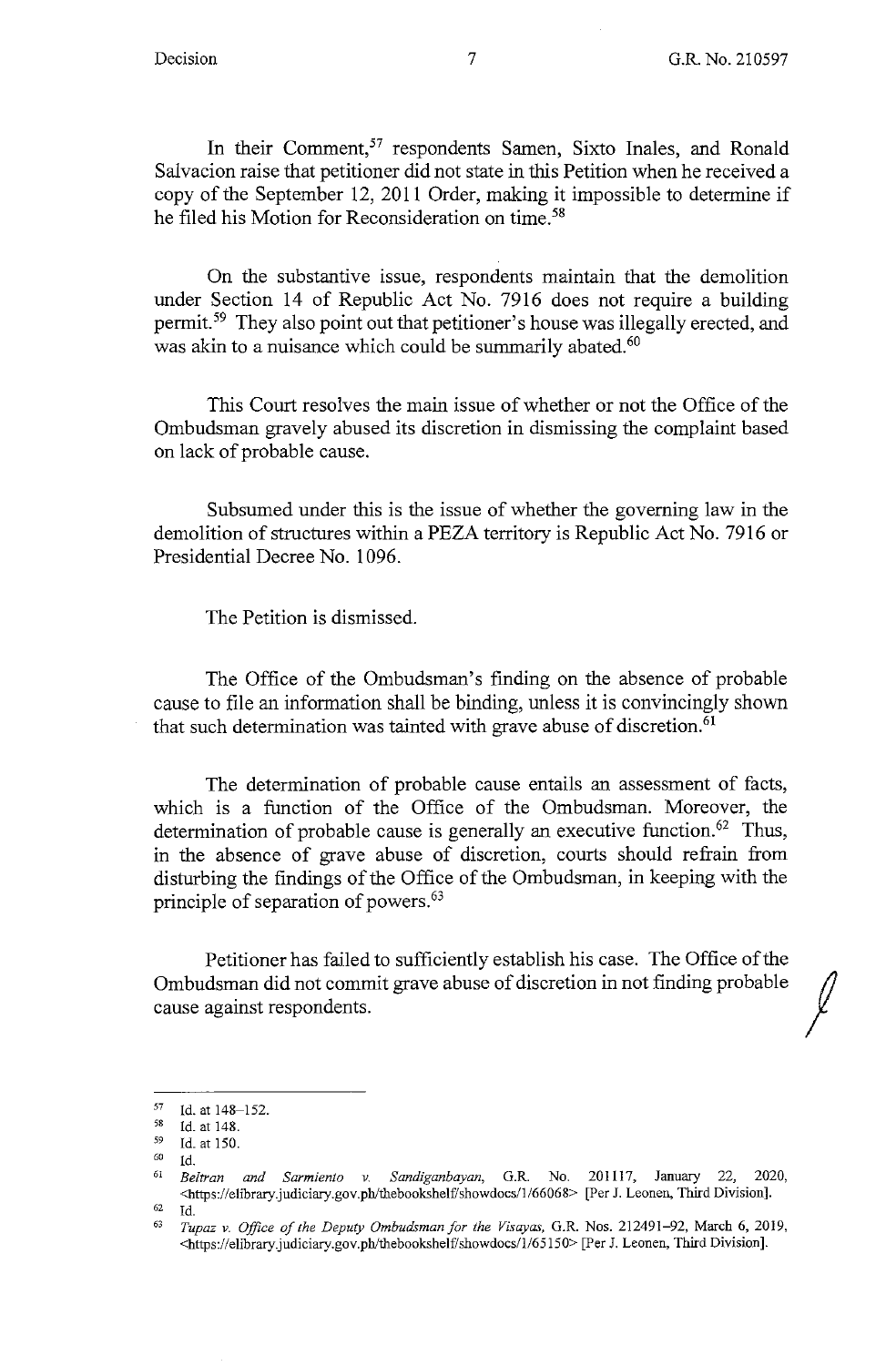Petitioner's case relies on his argument that it is Presidential Decree No. 1096, or the National Building Code, and not Republic Act No. 7916<sup>64</sup> that must be applied in situations of a summary demolition of a structure within a PEZA-owned or administered area.

Section 14(i) of Republic Act No. 7916 provides:

SECTION 14. Powers and Functions of the Director General. -The director general shall be the overall coordinator of the policies, plans and programs of the ECOZONES. As such, he shall provide overall supervision over and general direction to the development and operations of these ECOZONES. He shall determine the structure and the staffing pattern and personnel complement of the PEZA and establish regional offices, when necessary, subject to the approval of the PEZA Board.

In addition, he shall have the following specific powers and responsibilities:

 $\mathbf{z}$  ,  $\mathbf{z}$  ,  $\mathbf{z}$ 

(i) To require owners of houses, buildings or other structures constructed without the necessary permit whether constructed on public or private lands, to remove or demolish such houses, buildings, structures within sixty (60) days after notice and upon failure of such owner to remove or demolish such house, building or structure within said period, *the director general or his authorized representative may summarily cause its removal or demolition at the expense of the owner, any existing law, decree, executive order and other issuances or part thereof to the contrary notwithstanding[.]* (Emphasis supplied)

On the other hand, petitioner cites the following National Building Code provisions as applicable to this case:

SECTION 213. Penal Provisions. - It shall be unlawful for any person, firm or corporation, to erect, construct, enlarge, alter, repair, move, improve, remove, convert, demolish, equip, use, occupy, or maintain any building or structure or cause the same to be done contrary to or in violation of any provision of this Code.

Any person, finn or corporation who shall violate any of the provisions of this Code and/or commit any act hereby declared to be unlawful shall upon conviction, be punished by a fine of not more than twenty thousand pesos or by imprisonment of not more than two years or by both such fine and imprisonment: Provided, that in the case of a corporation firm, partnership or association, the penalty shall be imposed upon its officials responsible for such violation and in case the guilty party is an alien, he shall immediately be deported after payment of the fine and/or service of his sentence.

. . . .

Subsequently amended by Republic Act No. 8748 on June 1, 1999.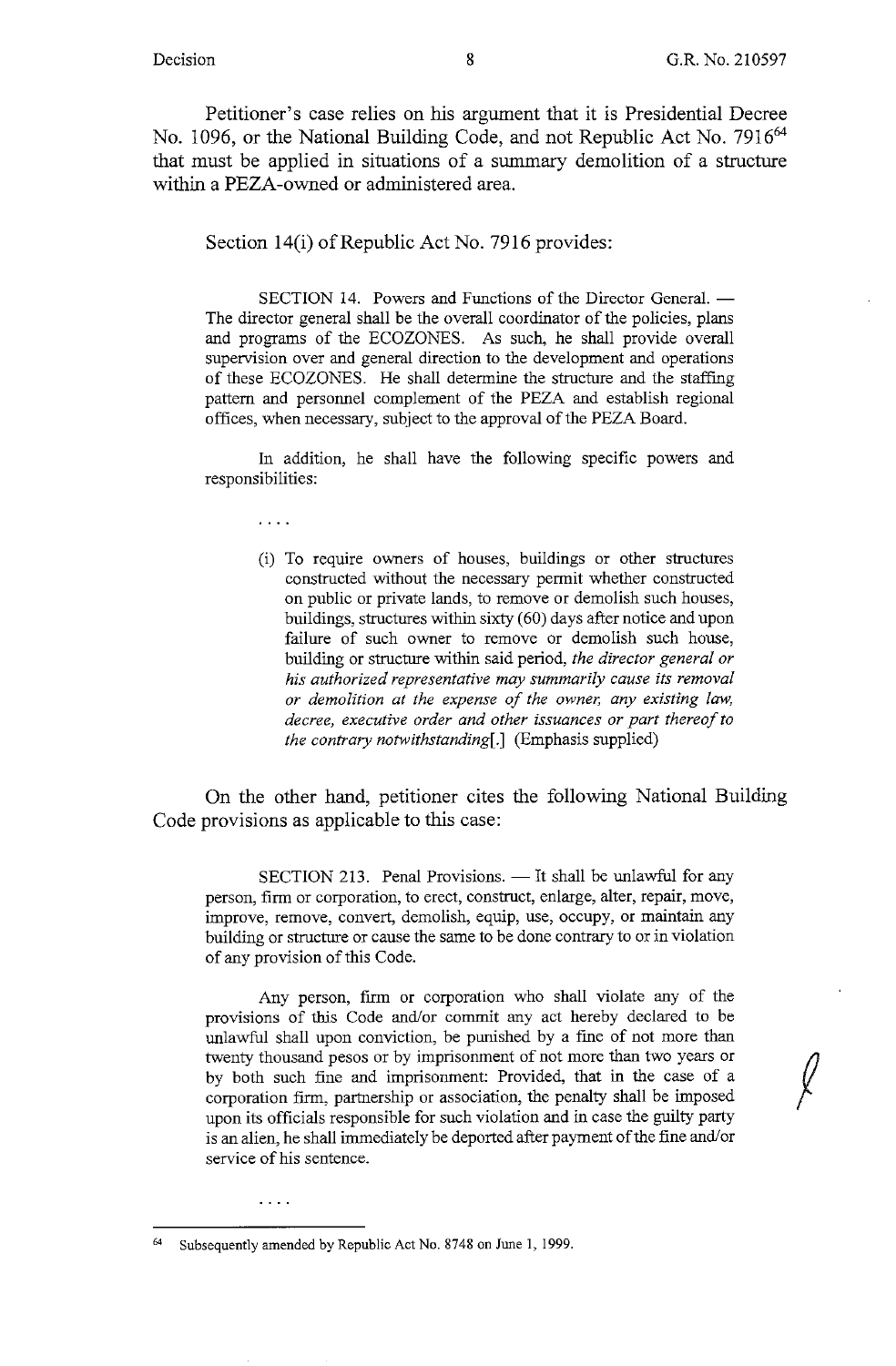SECTION 1108. Demolition.  $-$  (a) The work of demolishing any building shall not be commenced until all the necessary pedestrian protective structures are in place.

(b) The Building Official may require the permittee to submit plans, specifications and complete schedule of demolition. When so required, no work shall be done until such plans, specifications and schedule are approved by the Building Official.

Petitioner argues that when it comes to the manner of actual demolition of a particular building or structure, Presidential Decree No. I 096 becomes the special law and Republic Act No. 7916 is deemed as the general law, as the latter never mentions how a summary demolition of a house or structure inside the PEZA zone is to be made. 65

This Court finds that there is no inconsistency with the provisions of Presidential Decree No. 1096 and Republic Act No. 7916, as held in *PEZA v. Carantes.* <sup>66</sup>

*Carantes* involved the issue of which between PEZA and the local building official had the authority to issue permits to build structures within the PEZA-owned or administered areas. In deciding the case, this Court discussed how PEZA assumes the power to enforce the National Building Code by virtue of Presidential Decree No. 1716.<sup>67</sup> This Court held:

P.D. No. 1716 further amended P.D. No. 66, the law creating the EPZA, by creating the PEZA. Section 11 of R.A. No. 7916 provides that the existing EPZA created under P.D. No. 66 shall evolve into and be referred to as the PEZA in accordance with the guidelines and regulations set forth in an executive order issued for the purpose.

Thus, on October 30, 1995, Executive Order No. 282 was enacted. Under Section 1 thereof, *all the powers, junctions and responsibilities of EPZA under P.D. No. 66, as amended, insofar as they are not inconsistent with the powers, functions and responsibilities of the PEZA, under R.A. No.*  7916, shall be assumed and exercised by PEZA.

*Among such powers is the administration and enforcement of the National Building Code of the Philippines in all zones and areas owned or administered by EPZA, as expressly provided in Section 6 of P.D. No. 1716:* 

> SEC. 6. The administration and enforcement of the provisions of Presidential Decree No. 1096, otherwise known as the National Building Code of the Philippines in all zones and areas owned or administered by the Authority shall be vested in the Administrator or his duly authorized

<sup>65</sup>*Rollo,* p. 36.

<sup>66 635</sup> Phil. 541 (2010) [Per J. Villarama, Third Division].

<sup>&</sup>lt;sup>67</sup> Further Amending Presidential Decree No. 66 Dated November 20, 1972, Creating The Export Processing Zone Authority (1980).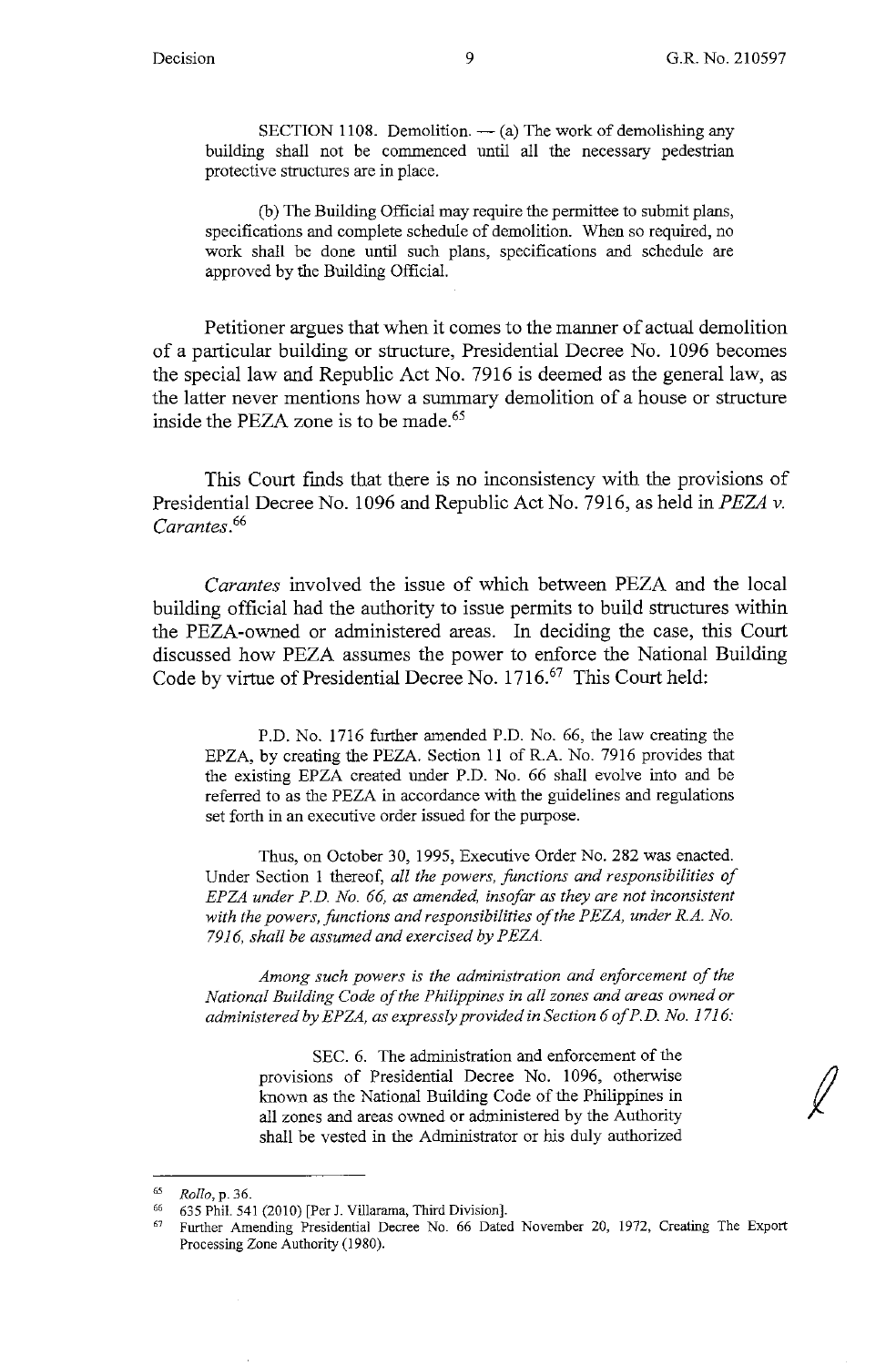representative. He shall appoint such EPZA qualified personnel as may be necessary to act as Building Officials who shall be charged with the duty of issuing Building Permits in the different zones. All fees and dues collected by the Building Officials under the National Building Code shall accrue to the Authority....

*This function, which has not been repealed and does not appear to*  be inconsistent with any of the powers and functions of PEZA under R.A. *No. 79 I 6, subsists .* ...

 $\sim 100$  km s  $^{-1}$ 

By specific provision of law, it is PEZA, through its building officials, which has authority to issue building permits for the construction of structures within the areas owned or administered by it, whether on public or private lands. *Corollary to this, PEZA, through its director general may require owners of structures built without said permit to remove such structures within sixty (60) days. Otherwise, P EZA may summarily remove them at the expense of the owner of the houses, buildings or structures.* <sup>68</sup> (Emphasis supplied, citations omitted)

Thus, under the law, PEZA's director general and authorized representatives may summarily demolish structures within PEZA-owned or administered areas if constructed without a permit.

We likewise agree with the Office of the Ombudsman's finding that petitioner failed to establish that respondents exhibited manifest partiality, evident bad faith, or gross inexcusable negligence in demolishing petitioner's house inside the Bataan Economic Zone.

The elements for a finding of a violation of Section  $3(e)$  of Republic Act No. 3019 are as follows:

- (1) the offender is a public officer;
- (2) the act was done in the discharge of the public officer's official, administrative or judicial functions;
- (3) the act was done through manifest partiality, evident bad faith, or gross inexcusable negligence; and
- (4) the public officer caused any undue injury to any party, including the Government, or gave any unwarranted benefits, advantage or preference. 69

This Court has interpreted what are meant by manifest partiality, *()*  evident bad faith, or gross inexcusable negligence, which fall under the third / element. In one case, it explained:

<sup>68</sup>*PEZA* v. *Carantes,* 635 Phil. 541, 551-553 (2010) [Per J. Villarama, Third Division].

<sup>69</sup> *Sison v. People,* 628 Phil. 573,583 (2010) [Per J. Corona, Third Division].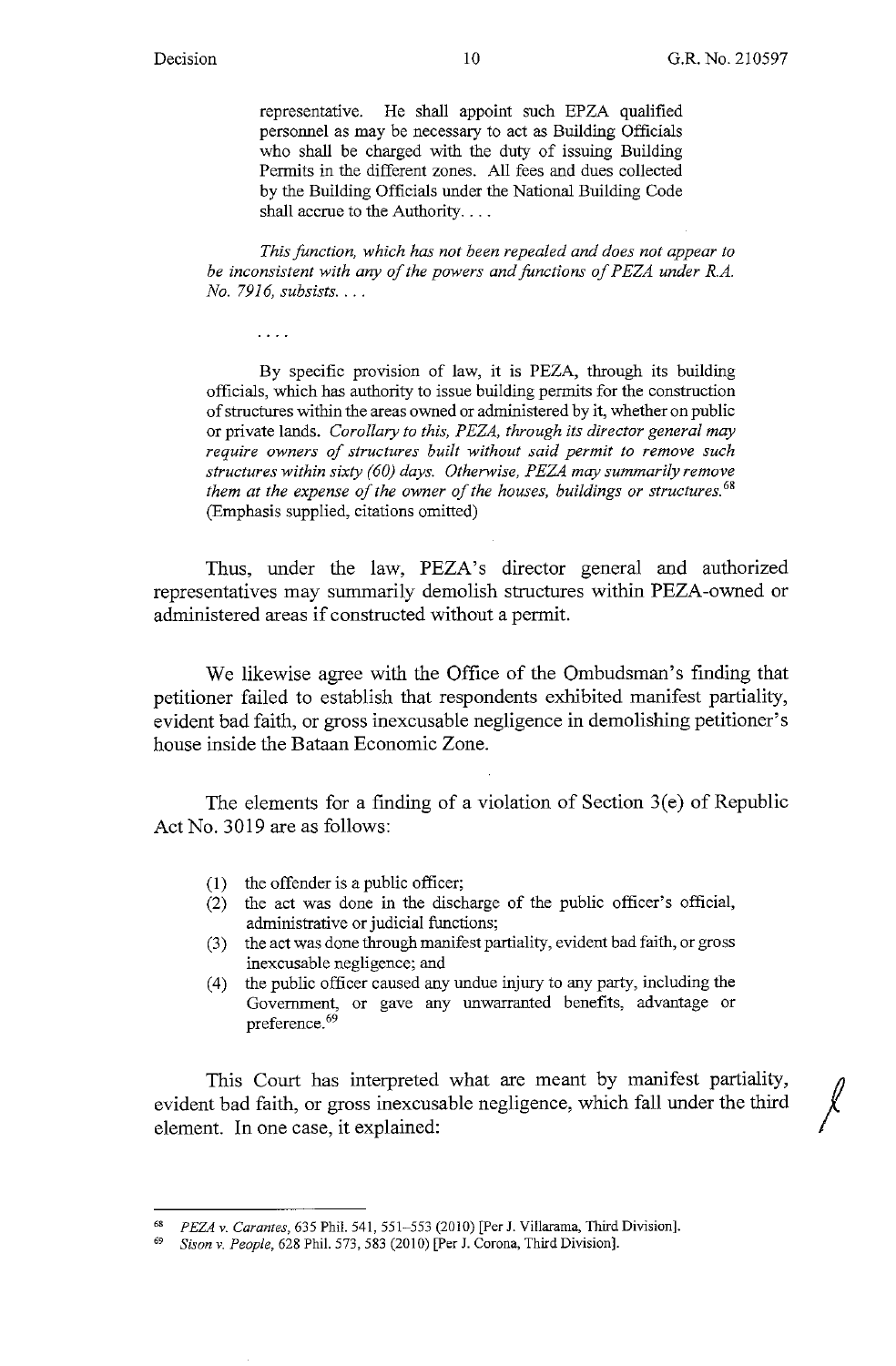"Partiality" is synonymous with "bias" which "excites a disposition to see and report matters as they are wished for rather than as they are." "Bad faith does not simply connote bad judgment or negligence; it imputes a dishonest purpose or some moral obliquity and conscious doing of a wrong; a breach of sworn duty through some motive or intent or ill will; it partakes of the nature of fraud." "Gross negligence has been so defined as negligence characterized by the want of even slight care, acting or omitting to act in a situation where there is a duty to act, not inadvertently but wilfully and intentionally with a conscious indifference to consequences in so far as other persons may be affected. It is the omission of that care which even inattentive and thoughtless men never fail to take on their own property."<sup>70</sup> (Citations omitted)

Here, according to the Office of the Ombudsman, records showed that respondents complied with the due notice requirement under Section 14(i) of Republic Act No. 7916. Moreover, the law does not require PEZA to obtain a demolition permit before structures within its jurisdiction could be demolished. There is also no showing that the respondents acted in an unjust and inhumane way in the demolition.

The Office of the Ombudsman's ruling that there was no finding of probable cause must be respected, without any showing of grave abuse of discretion. This Court has held:

The Ombudsman has the discretion to determine whether a criminal case, given its attendant facts and circumstances, should be filed or not. The Ombudsman may dismiss the complaint should the Ombudsman find the complaint insufficient in form or substance, or the Ombudsman may proceed with the investigation if, in the Ombudsman's view, the complaint is in due form and substance. *Hence, the filing or non-filing of the information* is *primarily lodged within the "full discretion" of the Ombudsman.* 71 (Emphasis supplied, citations omitted)

Lastly, petitioner argues that the demolition was illegal because it was not the administrator himself who actually caused the demolition. It bears noting that petitioner had posited contradictory arguments when he said, on one hand, that Presidential Decree No. 1096 is the applicable law, and on the other, that respondents failed to comply with Section 14(i) of Republic Act No. 7916 on who the authorized person to lead the demolition is. In any case, he is mistaken.

Petitioner seemingly equates authority and its valid delegation with physical presence. This argument fails to persuade. Section 14 of Republic Petitioner seemingly equates authority and its valid delegation with<br>physical presence. This argument fails to persuade. Section 14 of Republic<br>Act No. 7916 provides that either the director general or their authorized representatives can carry out the summary demolition. The records show that respondent Engr. Samen was acting under the orders of respondent Quindoza, the Bataan Economic Zone administrator, who is in turn supervised by the

<sup>7°</sup> *Fonacier v. Sandiganbayan,* 308 Phil. 660, 693--094 (1994) [Per J. Vitug, En Banc]. 71 *Vergara v. Ombudsman,* 600 Phil. 26, 41 (2009) [Per J. Carpio, En Banc].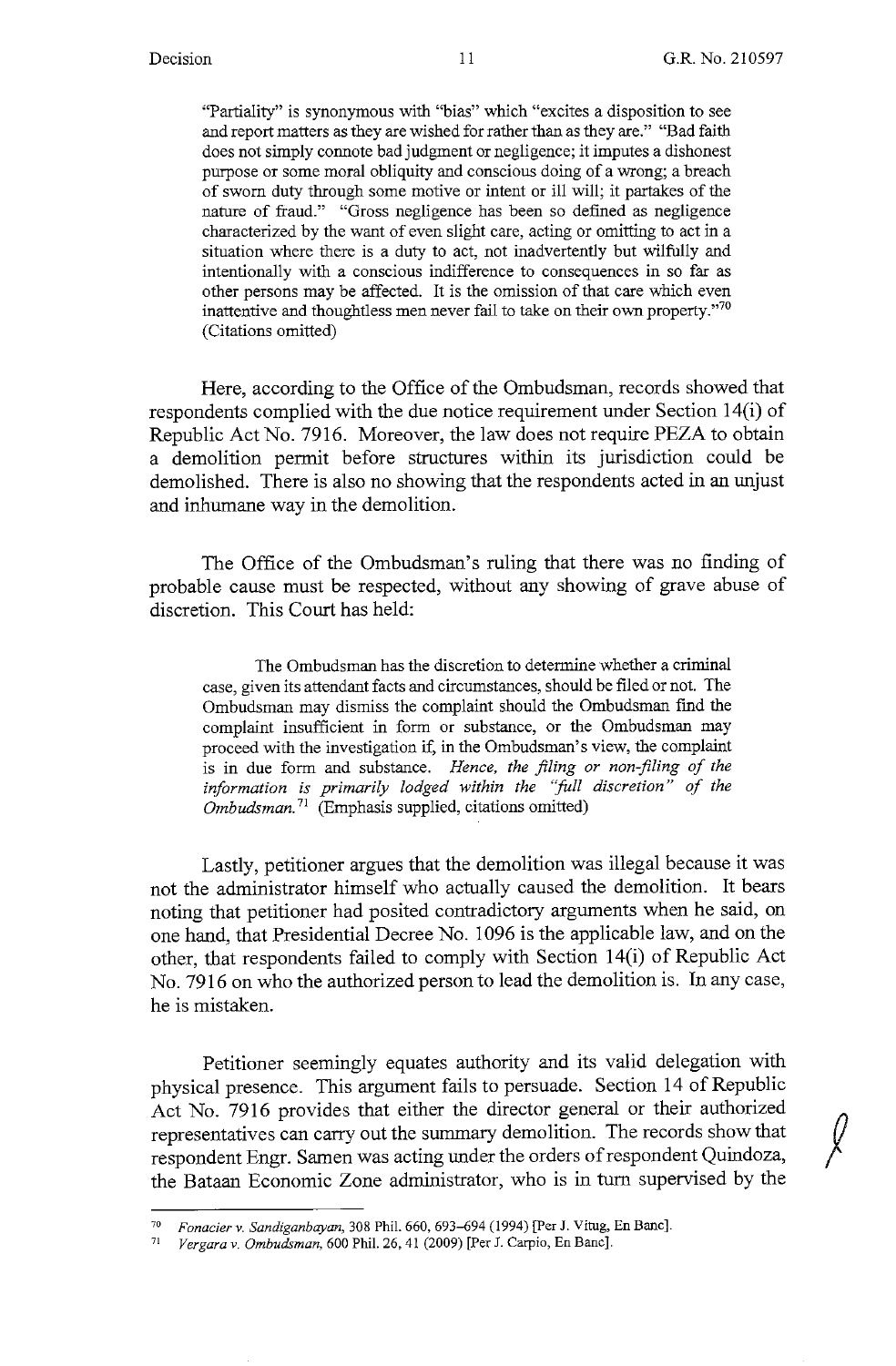director general through a Demolition Order.<sup>72</sup> To insist that the administrator must be physically present in every demolition is to go beyond the law.

All told, petitioner has failed to show that the Office of the Ombudsman gravely abused its discretion.

**WHEREFORE,** the Petition for Certiorari is **DISMISSED.** 

**SO ORDERED.** 

**EONEN** 

Associate Justice

WE CONCUR:

**G.GESMUNDO**  ate Justice

**#ARPD: CARANDA** Associate Justice

**RODIL** EDA Ass é Justice

**SAMUEL H. GAÈRLAN** Associate Justice

<sup>72</sup>*Rollo,* p. 67. Memorandum dated July 9, 2001, with the subject: "Demolition Order Re illegally constructed buildings/houses inside the [Bataan Economic Zone]".